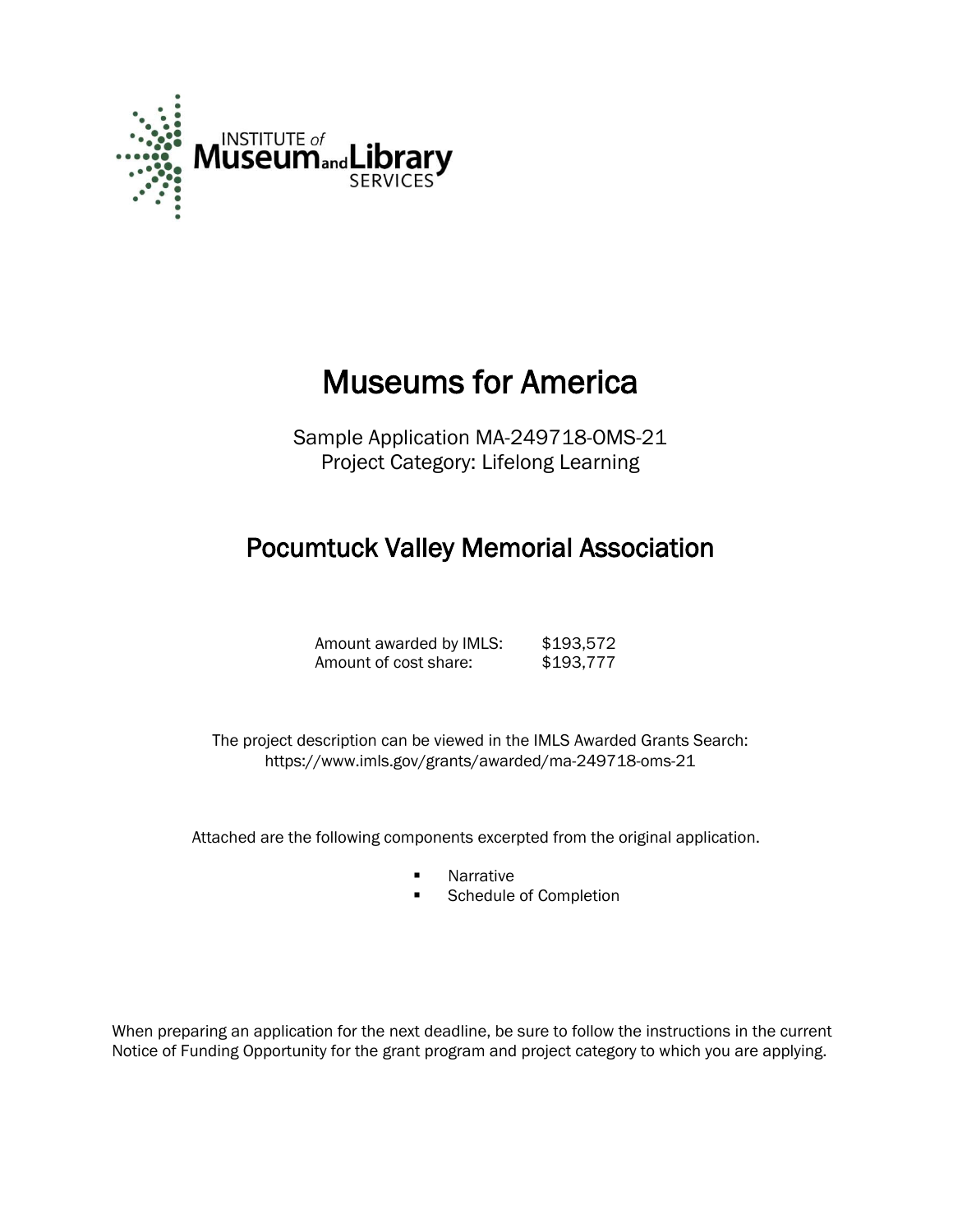**PROJECT JUSTIFICATION Overview –** The Pocumtuck Valley Memorial Association (PVMA), also known as Memorial Hall Museum is requesting \$193,572 to create a new version of its widely used *American Centuries: View from New England* website. One of the earliest museum websites, *American Centuries* was envisioned and built in 1999 in collaboration with area K-12 educators and guided by scholars to bring museum resources into the classroom. *American Centuries* has become a treasured, relied upon resource by local teachers and students as well as educators nationwide; secondary audiences of the general public also use the website. While it is a great achievement for the website to have lasted 20 years, it is now at risk of collapse due to archaic software. We must now rebuild the site while preserving features and content relied upon by its audiences and add new materials requested by educators.

 Designed to engage K-12 students in learning about history using museum resources and to support national and Massachusetts curriculum standards, *American Centuries* highlights local, place-based histories and diverse, lesser known perspectives. Originally entitled *Turns of the Centuries* to capitalize on the interest in the new millennium, the website covers a wide span of American History (mid 1600s – mid 1900s) and encourages critical thinking and awareness of historical concepts that change over time. Its online collection presents an extensive, highly searchable database of over 2,000 items from PVMA's collections, with rich accompanying interpretation and interactive features. These collections are used in lessons, exhibits, and additional engaging interactive activities. Extensive audience-driven popular additions to the site include oral histories, an African American history portal, videos, 100s of teacher-created lessons, and links to PVMA's other acclaimed websites such as *Raid on Deerfield: The Many Stories of 1704* and *Shays' Rebellion.* These resources and the interactive activities they support are anchored in a sense of place. PVMA's three-county region provides a window into national themes encompassing the wide sweep of American History, engaging students locally and throughout the country.

*American Centuries* has developed large and loyal audiences. Teachers report that the *website is exceptional in several ways*. While many sites have searchable online collections, few present primary resources within the context of engaging, interactive features that inspire student directed learning and research*.* Teachers report that *American Centuries* is the *only place-based learning resource encompassing the sweep of American history for Western Mass. educators (and to some extent Mass. and New England)*.

While there are still significant audiences of 130,000 unique website visitors annually, this represents a decline in usage from over 300,000 annually in earlier years, due in large part to outdated software and lack of responsive design. PVMA proposes to **regain and increase audiences by creating a new** American Centuries, **thus increasing impact**. The website will be created with modern technology and mobile-friendly design in collaboration with educators and scholars.

*These sources* [*American Centuries* website] *are unique to our area and fill gaps left through teaching the larger picture of history without taking into account the impact of events locally or how local events impact the larger picture. This website fills the gap for students who do not do well with textbook learning.* (Stephanie Recore, Special Education Teacher, Deerfield)

#### Need **–** *American Centuries: View from New England* addresses three needs:

 **1) Need for place-based and high-quality primary resources with which to teach history and social studies** using engaging inquiry-based learning approaches. Students are more interested in learning when materials are relevant to them<sup>[1](#page-1-0)</sup>. History presented through a local lens and with an accompanying diversity of perspectives<sup>[2](#page-1-1)</sup> helps students realize that *their history is American history*. National and state learning standards include New England history, colonial, and Revolutionary eras. *American Centuries* is a proven resource in meeting this need, evidenced by 1) large local and national educator audiences, 2) the integration of the website into the curricula at many area school districts, and 3) formal professional evaluation of projects that incorporate the site in K-12 teaching.

 *How this need was identified –* Twenty years ago area teachers approached the museum requesting access to quality primary sources representing diverse people of the region using emerging internet technology to bring the museum into the classroom to engage students in learning. Today teachers still use *American Centuries* to meet this need. They continue to report the importance of such resources, most recently by a 9-teacher advisory group who helped plan this project, and during the museum's work with teachers to respond to COVID related needs. (*See attached letters)*

 **2) Needs for Technological and Design Infrastructure** The current *American Centuries* is no longer maintainable and is at risk of collapse due to its archaic technological infrastructure. The website, coded from

 $\overline{a}$ 

<span id="page-1-0"></span><sup>1</sup> David A. Greenwood, ["Why Place Matters: Environment, Culture and Education,"](https://www.routledgehandbooks.com/doi/10.4324/9780203874837.ch50) in Steven Tozer; Bernardo P Gallegos; Annette Henry, eds., *Handbook of Research in the Social Foundations of Education* (New York: Routledge, 2011)

<span id="page-1-1"></span><sup>2</sup> Holly Korbey, ["A History in Which We Can All See Ourselves"](https://www.edutopia.org/article/history-which-we-can-all-see-ourselves) in *Edutopia*, (George Lucas Educational Foundation, 2018)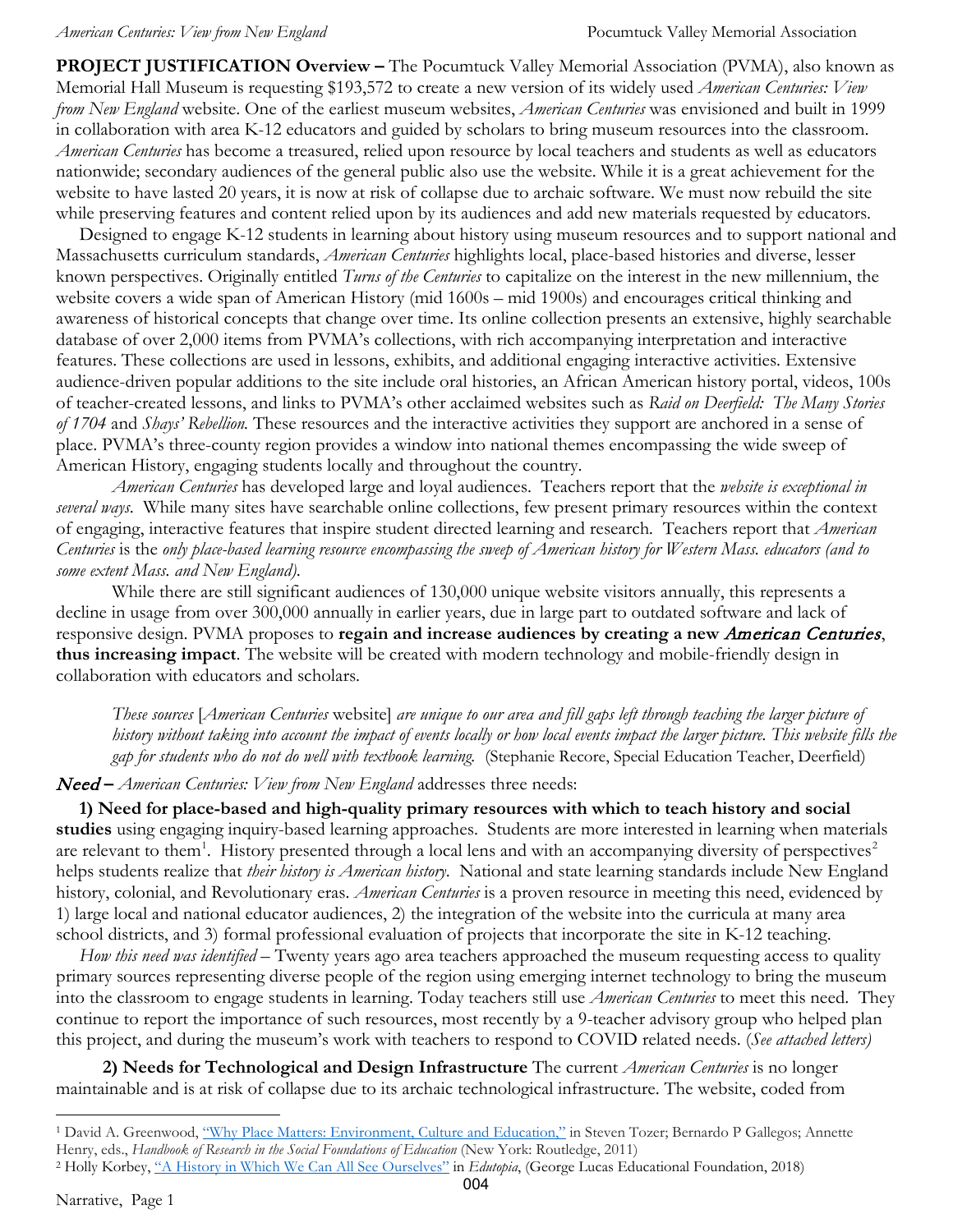#### *American Centuries: View from New England* Pocumtuck Valley Memorial Association

scratch before the advent of web frameworks, is highly idiosyncratic. The site's content is stored in an overly complex Access database. The image-serving technology is proprietary and no longer supported, presenting serious site-wide vulnerabilities. The user interface predates mobile devices and needs to be redesigned to meet modern expectations for a visual, flexible, and responsive user experience. Similarly, while created with accessibility in mind, the site needs to be brought up to current ADA compliance. The outdated code and software have been expensive to maintain and PVMA staff could not make needed corrections or additions to the site.

 *How this need was identified –* PVMA has worked with technical consultants to update and sustain the website, most recently rebuilding features that used the now unsupported Adobe Flash software. We have tried to update other programming and problem areas but technical advisors now have determined that maintaining *American Centuries* is no longer possible and requires a complete rebuild. In the past year, the site has experienced an increasing number of 'crashes' for which we could only make short-term fixes. Teachers often contact us when the site goes down, and report that challenges such as firewalls and security alerts prevent easy access. Outdated software and lack of responsive design have impacted access and search result ranking, which explains the decline in unique visitors from at least 300,000 in earlier years, to typically about 130,000 unique visitors annually in the past 3 years.

 **3) Need for updated and additional historical content** – Content needs to be updated with current scholarship. Educators express the need for additional content of lesser-known, often marginalized histories to meet the needs of their increasingly diverse student body, including more materials on African Americans and local Indigenous peoples. The *Black Lives Matter* movement has spurred teacher and student interest in African American history. It is important for students to understand our complex multicultural and multiracial history in order to deal knowledgeably and constructively with contemporary issues that are, in many ways, its legacies. Diverse perspectives on topics such as the American Revolution are of special interest with its upcoming  $250<sup>th</sup>$  anniversary.

 *How this need was identified –* Educators in our community have identified these needs through a nine-educator advisory group that helped plan this project, and other museum education initiatives. Teachers from NEH *Landmarks of American History* workshops have attested to the need for additional, relevant historical resources to engage diverse students; scholars identify the need to update scholarship and add content in similar areas. Content needs will be further identified by educators and scholars during the project.

Project Beneficiaries and Their Involvement in Planning**–** *K-12 educators and students in PVMA's three-county region* are *a primary audience* for the website. Franklin County, where the museum is located, is the most rural in the state, and the counties we serve have the lowest per-capita incomes in Massachusetts*. American Centuries* is widely used and depended upon in local curricula in our region. *Educators from throughout the country* also use the website *and will benefit from the project*. For example, a teacher from Joplin, Missouri (with no prior connection to PVMA), recently emailed the museum to thank us for updating features she regularly uses with her students (see attached). The NYC public schools incorporated the oral history of an African American WWII veteran on *American Centuries* into their grade 8 curriculum. *Secondary audiences* that will also benefit from access to the museum's resources online include the general public, such as a local Polish genealogy group (see letter) and more widely, organizations such as the Smithsonian that found an image on *American Centuries* that is now exhibited in the Museum of the American Indian in NYC.

 **Involvement in planning –** Our primary audience has been actively involved in initial project planning; in addition to gathering input through work to support teaching in the COVID crisis, *nine area teachers representing our three counties, diverse grade levels, and disciplines, have worked with us to develop this proposal*, including identifying priorities for additions. For example, while planning the project, educators requested additional content on African American history and local Indigenous presence; as a result, we have added leading scholars on these topics to guide the project. **Most importantly, project beneficiaries will be co-designers in planning the new website.** As with the creation of the original *American Centuries* website 20 years ago, our primary audience will be actively involved in planning the website. A core group of area educators will work closely with the website designer to re-envision the website to best meet student needs. We will also gather and integrate into our planning input from a larger group of 500 educators. User input will be solicited on *American Centuries*. Secondary audiences will also be involved in user testing and feedback as the site is created.

Advancing PVMA's Strategic Plan – The project will advance four priorities of PVMA's strategic plan, *Programs for Teachers and Schools*, *Technology*, *Organizational and Community Development* and *Collections and Exhibits.* In 2020, the PVMA Council updated the Strategic Plan to include assessing and responding to community needs resulting from the *COVID pandemic*. The strategic plan specifically identifies websites and African American content as priority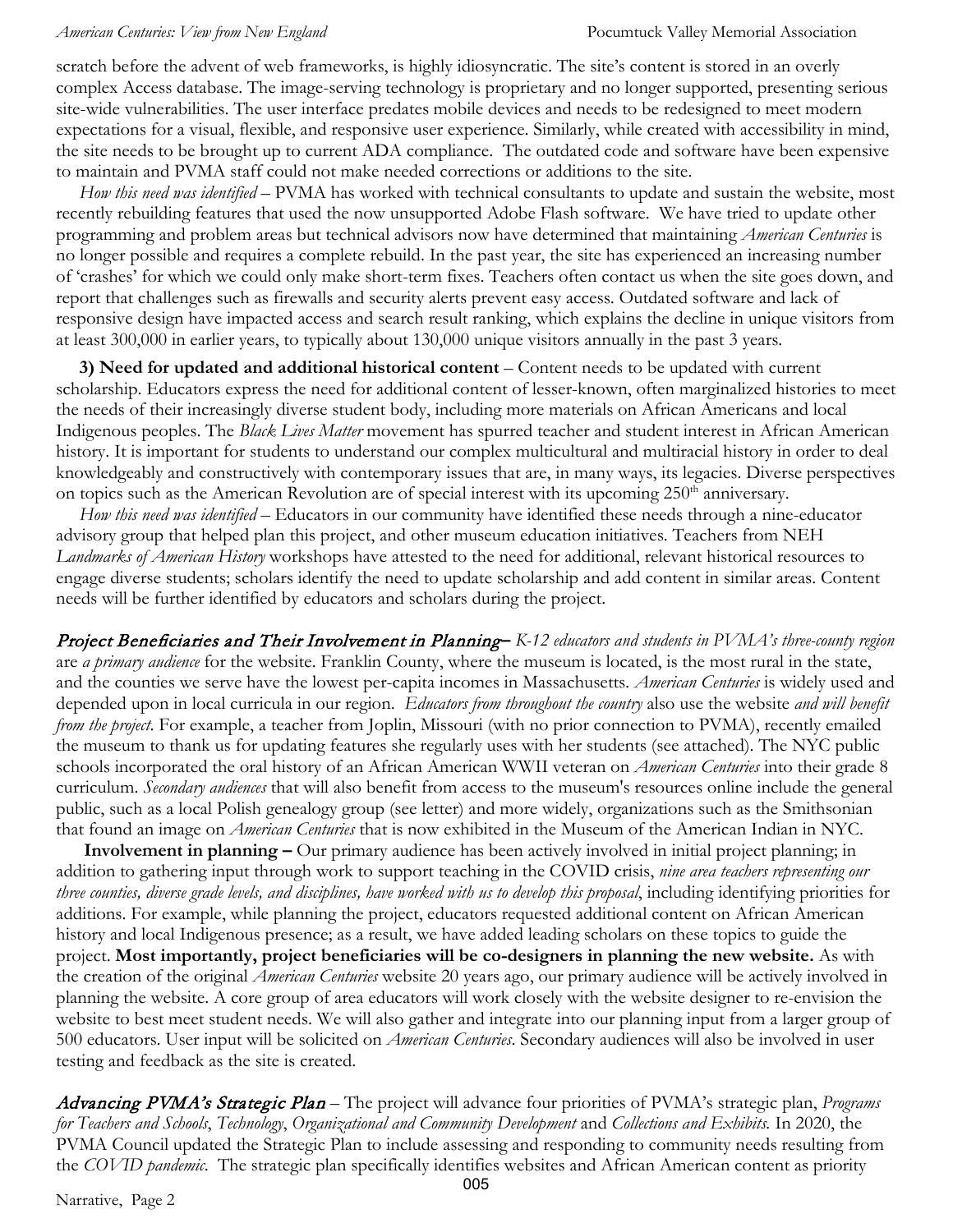areas in *Programs for Teachers and Schools.* Under the priority of *Technology*, education programs and African American content-related initiatives likewise receive priority. Creating a new *American Centuries* will increase audience access to *Collections*. The *Community* has long looked to PVMA's collections and interpretive materials to assist them in resolving difficult social issues (e.g. problematic depictions in murals and sports mascots); the new website will make trusted historical resources readily available. The project responds to needs stemming from the *COVID crisis,*  which has made the availability of online resources more important to audiences, especially educators.

Goals of Museums for America and Lifelong Learning Category – *American Centuries: View from New England* addresses all four IMLS agency-level goals of Promoting Lifelong Learning: a) *digital literacies* (website), b) *inquirybased learning* (primary sources to explore history), c) *continuous learning for families and individuals* (used by students and the public), and d) *the distinctive role of museums as trusted sources of information* (see above). This project directly aligns with the category of **Lifelong Learning**, as the *American Centuries* project *empowers students through experiential and crossdisciplinary learning and discovery*. Undergirded by best practices, this project positions our museum to continue its unique role of providing high-quality *inquiry-based resources within today's formal and informal learning ecosystem*. The project creates a *digital learning resource* and *programs in support of K-12 school curricula.*

**THE PROJECT WORK PLAN** involves audiences, scholars, and a digital media team to create a new *American Centuries* website which will provide a high-quality place-based educational resource, with a diversity of perspectives to increase student engagement in learning.<sup>[3](#page-3-0)</sup> Audience participation in planning is similar to the process used to create the original *American Centuries*, a method with demonstrated success in attracting and serving wide audiences.

## Activities, When and in What Sequence **–** (see *Schedule of Completion)*

**Phase One – Envisioning/Audience Co-Design of New Website –** September 1, 2021- January 1, 2022

 **Audience Input** – *Surveys to 500 educators* (including NEH *Landmarks* participants) from the region and throughout the country will gather input on needs for the new website, including their use of the site in classrooms, priorities for retention of features, and desires for new content. The survey will be designed by our professional evaluator to collect comparable data on the website's efficacy after it has been redesigned. *General audience input* will be solicited with a request for feedback on the current website's homepage.

 **Educator Audience Co-Design with Web designer –** Five educators from elementary, middle, and secondary grade levels and in special education from our three counties and Boston, will collaborate with our web designer and education director to envision a new website. The web designer will facilitate two half-day working sessions with these educators to collaboratively and creatively conceive the new website, including identifying and prioritizing the most important existing features, functionality, and content, how these existing features might be updated and improved, and what should be added that is currently lacking. The co-design process will also be informed by the results of previously gathered surveys and other audience input.

 **The Digital Media team will review in detail the existing website technology, assets, and accessibility** and create a report on its current status.This team will study prior analytics to determine the most popular website features and assets. Dr. Tom Scheinfeldt, historian and a leader in the field of digital humanities, will advise the digital media team as they work to redesign the website to best meet audience needs, including ADA accessibility, and ensure that the team follows current best practices in digital humanities.

 **Scholar Review** of the *American Centuries* website content will identify priorities for updating scholarship in existing content, and for adding new content. Scholars will also review educator identified priorities for additional content and advise on resources to address those needs. *Scholar Review continues in Phases Two and Three.* 

## **Phase Two** – **Planning the Website***,* January 1, 2022 – July 1, 2022

 **Technological Planning, Specifications, User Interface (UI)/User Experience (UX) Design, User Testing** The digital media team will finalize a plan for site architecture, content management system/databases, media solutions, and image technology. A mock-up of the first draft of visual design will be reviewed by scholars and user-tested with audiences, including an expanded educator advisory group and their students. UI/UX will be revised based on user test findings and scholar review. The plan is to build the new website (retaining the original *American Centuries* core elements) using the WordPress platform with a customized theme or user interface. Proven

l

<span id="page-3-0"></span><sup>3</sup> Smith, Gregory. (2002). [Place-Based Education: Learning to Be Where We are.](https://www.researchgate.net/publication/44835725_Place-Based_Education_Learning_to_Be_Where_We_are) Phi Delta Kappan. 83, no. 8, (2002): 584-594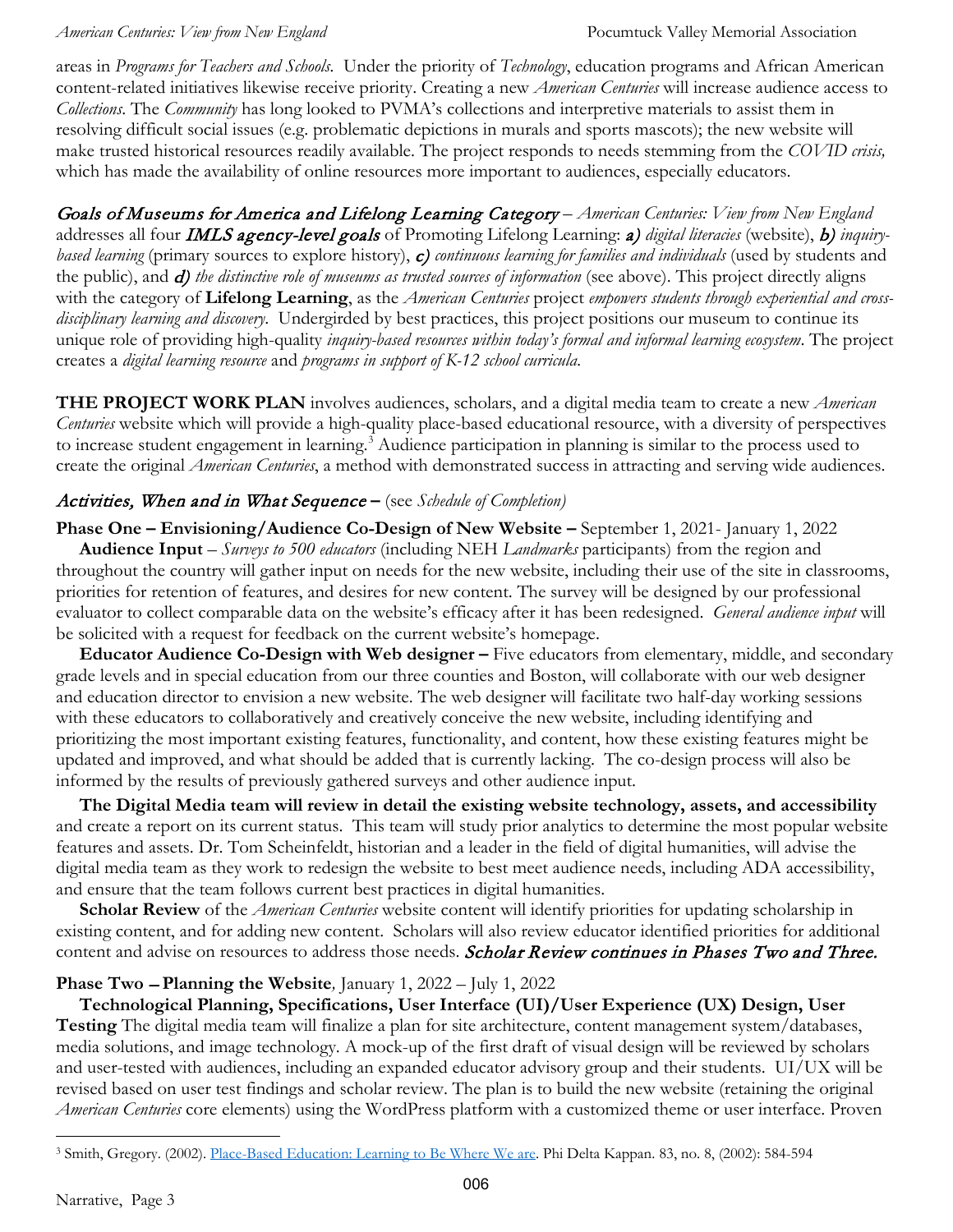#### *American Centuries: View from New England* Pocumtuck Valley Memorial Association

plugins will provide enhanced searching and support additional interactive features. The user interface will ensure that general audiences as well as educators, students, and people with disabilities will continue to feel welcome on the website and are able to easily access it across the range of digital devices.

 **Research, Development, and Review of New Content** – Museum educators in consultation with teachers and scholar advisors will revise current content and create new content to meet identified priorities. Close attention will be paid to content related to African Americans and Indigenous peoples as scholarship in these areas has evolved considerably. This work continues in Phases  $3 < 4$ .

**Phase Three – Build New** *American Centuries* **Website, July 1, 2022 – April 1, 2023** - The new website will be built, tested, and evaluated, and will be made public (promotion to occur in Phase Five) once completed. Intensive work by the digital media team to build the website will follow an iterative development cycle marked by scholar reviews and alpha and beta user testing with students, educators, and the general public. Updates to existing content will be made. The website will retain the popular, signature elements of *American Centuries,* such as the searchable database of interpreted items, engaging interactive features such as the Dress Up activity, and highly visited content such as First Person oral histories. These features will be redesigned for improved usability and mobile access. The new website will be ADA compliant and will be built using open-source technology and with a content management system (CMS) to which PVMA staff may easily add content into the future.

**Phase Four** – **Expanding Historical Content, April 1, 2023 – August 31, 2024** – The digital media team will train museum staff on how to format and post additional content (e.g. Magic Lens, digital collection, oral histories) using the pre-programmed templates in the new CMS. This coaching will include written instructions for PVMA staff to add to, and sustain, the website into the future with minimal support from technical consultants. A protocol for updates and additions after the grant period will be established, including scholar review.

 Museum staff and scholars will focus on creating place-based historical content (research, writing, images) using current scholarship for the new *American Centuries* site on topics that have been identified by audiences, scholars, and staff. Scholars review content before final posting to the website. Additions relating to the Revolutionary Era, and a diversity of perspectives, especially African Americans, Afro-Indians, and Indigenous peoples have been initially prioritized by teachers and are areas in which the museum has rich resources. For example, material related to the Great Falls Fight of King Philip's, or Metacom's War will be connected to present-day controversies around the naming of the village of Turners Falls after the English captain who led the massacre of Indigenous men, women, and children encamped at the Falls. Content creation continues in Phase Five.

**Phase Five – Promotion and Dissemination: February 1, 2024 – August 31, 2024** -A widely publicized launch of the new website, spotlighting the new content will occur in February 2024. Announcements will be made via social media. Email and postcard announcements will be sent to all area schools, all Mass. school districts, and the over 1,000 teachers in PVMA's database. We will work with school administrators to provide teacher workshops in schools in our 3-county region on using the new *American Centuries*, highlighting features, content, and classroom integration to meet learning standards and stimulate inquiry-based learning. A children's theatre in-class residency will have students search for local objects on the website to put in a 'memory box' for their towns. Teacher workshops will be provided during school professional development days by museum educators, several of whom are retired teachers. PVMA will also share the new website with educators in other teacher training, such as *NEH Landmarks of American History* workshops (offered most of the last 6 years). Teachers attending such workshops frequently share *American Centuries* website resources district and state-wide. The new website will be submitted for inclusion on websites such as *Best of History Websites, New England History Teachers Association,* and *National Council for the Social Studies*. We will reach out to educators via organizations such as the National Alliance of Black School Educators, the National Indian Education Association, social studies councils, and homeschooling groups. We will also submit *American Centuries* for awards to organizations including Museums and the Web, NEMA, and AASLH.

**Evaluation activities** will take place in four areas: 1) technical solutions, 2) audience engagement, 3) impact on student learning, and 4) scholarship. *Assessment of technical solutions* will occur intensively in phase two by our experienced digital media consultants and our digital humanities scholar and will continue through the building of the website. Beyond testing and ensuring that all features and functionality work well on all target platforms and devices, we will evaluate the ease of updating by museum staff and accessibility for visitors with disabilities. Audience Engagement – Teacher advisors will test website features with their students, providing feedback at key points in the site's development. We will conduct periodic user tests with the general public at libraries, with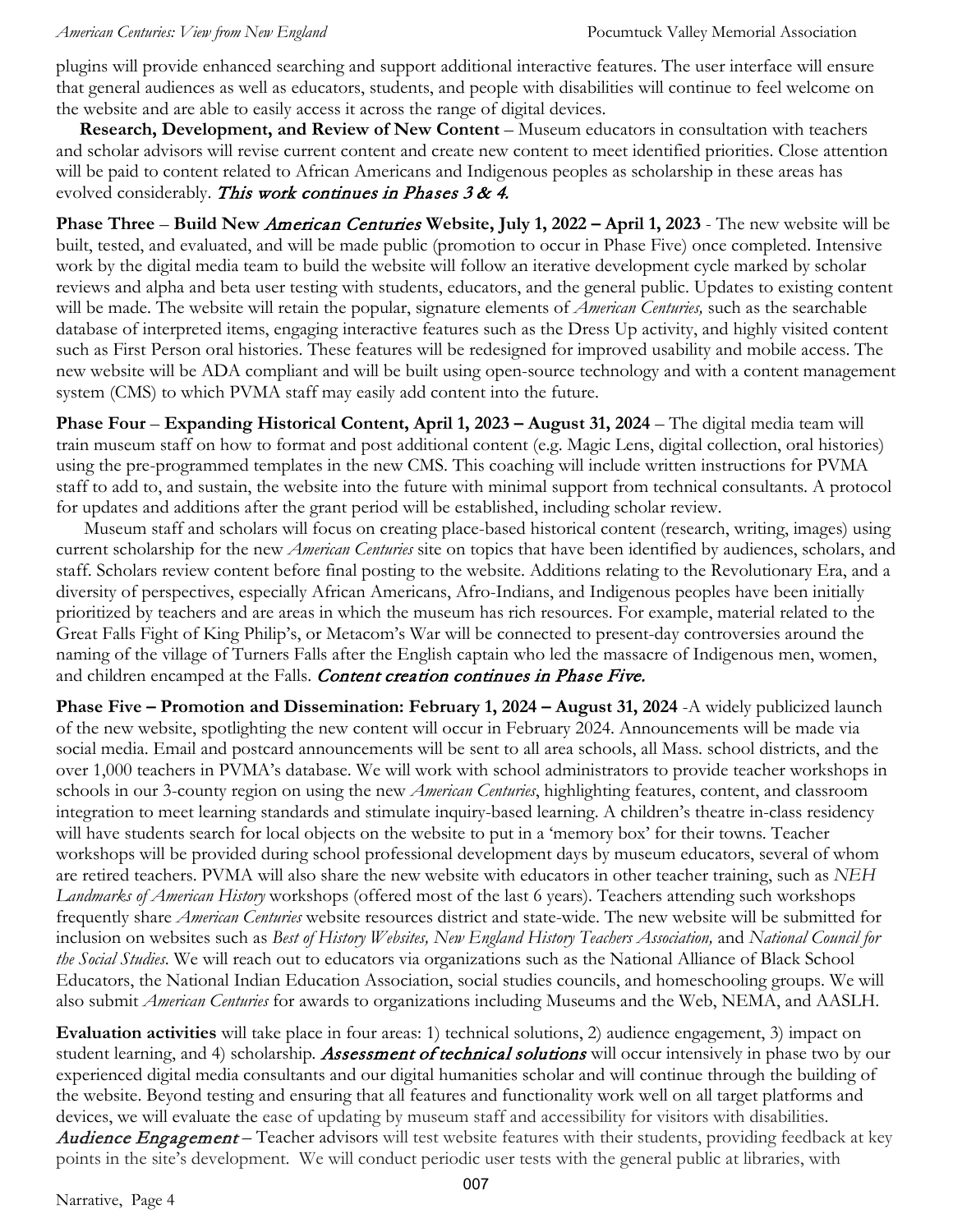visitors to the museum, and coffee shops where people are using the public Wi-Fi, etc. **Impact on students** will be assessed through surveys to teachers *to measure classroom use and efficacy* of the website with students prior to the rebuild, as well as after the new website is launched. Student impact will also be assessed with pre and post assessment tools created by our professional evaluator to gauge *impact on student interest and knowledge* during user testing and after the new website is completed. **Evaluation of scholarship** will be conducted throughout the project by scholar review of the content on the original website and review of all new content to be added.

Project Risks and Risk Mitigation – **Technological risks** include 1*) an off-the-shelf software platform might overly limit the features* relied upon by our audiences. That risk is mitigated by working with our original digital designer along with a developer experienced in using WordPress with museum websites that include large databases of resources and interrelated features. The developer has assessed *American Centuries* features with our web designer and has determined that the signature features on the current website are deliverable using the WordPress platform; 2) We may *risk losing the rich interactivity when we translate a user interface originally designed for desktops into one that is mobile-friendly*. We can *mitigate this risk* by breaking down complex activities into smaller, sequenced user experiences; 3) A website on which additions are easily made is *at risk of losing its design integrity and of becoming disorganized and difficult for users to navigate*. This risk *is mitigated* by digital team coaching of museum staff including documented protocols for maintaining the quality of UI/UX; as well as future budgeting for consultation by the digital team; Content Risks*-*A website in which content is easily added *risks not maintaining scholarly standards*. This *risk will be mitigated* by periodic scholarly review by a PVMA academic advisory committee. Risks of the COVID-19 Crisis - Meetings and user testing may still be challenging to conduct in-person. This risk is *mitigated by* skills and resources to conduct meetings remotely. If needed, we will design student and other audience user testing to be conducted virtually.

The Project Team is extraordinarily well-qualified. The **management team** includes the Project Director, Tim Neumann, PVMA Executive Director, with experience in overseeing large website projects; Jeanne Sojka, PVMA Business Manager, has administered many large federal grants; and Louise Neidle, Project Manager, an expert in project facilitation who has a successful track record in facilitating diverse perspectives and work styles into a shared vision, culminating in a high-quality website product for PVMA.

 **Museum staff** include Lynne Manring, *Education Director*, an historian and an experienced, effective provider of teacher professional development, will assist in re-designing the website, and with her staff will create new website content and provide teacher training. Ray Radigan, *Curator,* will bring expertise on the collections, interpretation, and photography. Jeanne Solensky*, Librarian,* recently hired from *Winterthur*, will oversee additions from library collections. PVMA's highly qualified *IT consultant* Dr. David Eve (Mass. College of Liberal Arts) and his students will provide technical support and ensure that the project is integrated into PVMA's technological infrastructure.

 **Scholar advisors** bring current scholarship, diverse perspectives, digital humanities expertise, and experience with educators and humanities websites. Scholars include Dr. Margaret Bruchac, Abenaki scholar, a historian of the Indigenous peoples from this region; Dr. Thomas Doughton, Afro-Indian scholar, an authority on intersections of Indigenous people and African Americans in Massachusetts; Dr. Joanne Melish, a leading scholar on African American history as well as pedagogical approaches to teaching the subject; Dr. Barbara Mathews, an expert on the Revolutionary era, with experience working with educators covering the sweep of American history using the *American Centuries* website; and Dr. Tom Scheinfeldt, an historian at the forefront of the field of digital humanities.

 **Educator advisors** – *Five educators* have committed to co-design the new *American Centuries* website with the website designer. These educators teach in all three counties of the museum's primary service area and the Boston area; they include special education teachers and elementary, middle, and secondary teachers (list attached). Three to five additional educators will join this team in Phase Two to alpha and beta test the website as it is developed.

 **Evaluation** of student impact will be led by Theresa Bruckerhoff, Vice President, Curriculum Research and Evaluation, Inc. (CRE) who specializes in the evaluation of student learning and educational approaches.

 **The Digital Media Team**, led by Juliet Jacobson, brings over 20 years' experience developing humanities websites and has designed PVMA's award-winning websites, including [t](http://www.americancenturies.mass.edu/home.html)he original *[American Centuries.](http://www.americancenturies.mass.edu/home.html)* Ms. Jacobson's websites have been recognized by Museums and the Web, Best of the Web, NEH EDSITEment, Best of History Web Sites, and AASLH. Juliet will work with David Caldwell, a developer with expertise in using WordPress for museum websites, including Mystic Seaport Museum. Don Button, the developer who has maintained *American Centuries* for many years, will advise the project to facilitate a smooth transition from the existing website. Dr. Tom Scheinfeldt, a leading expert in digital humanities, will advise the team.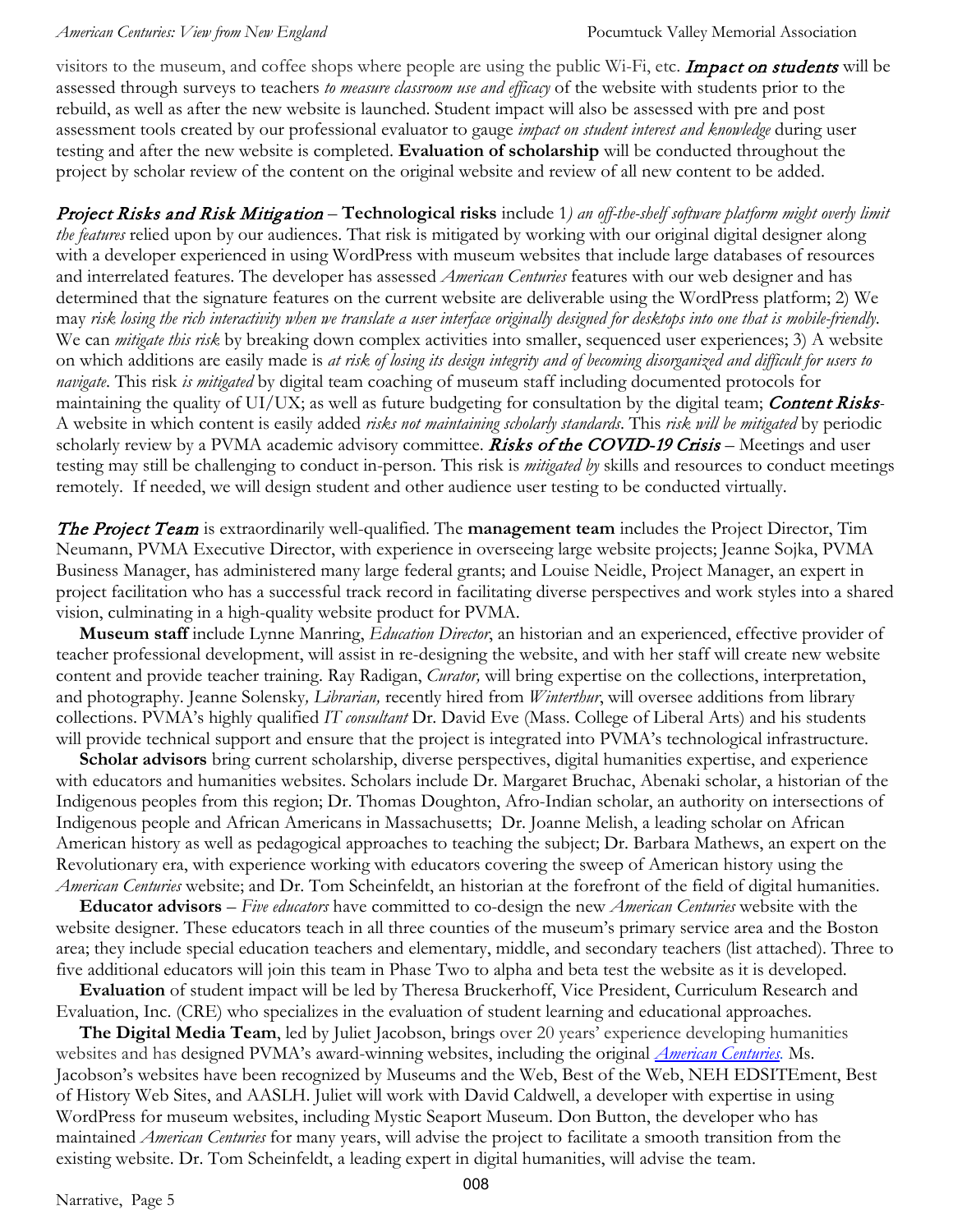- There will be no formal institutional partners engaged in this project**.**
- When and what sequence will your activities occur? *See Activities, above and schedule of completion*

**Needed Resources** – A veteran of website projects, PVMA is aware of the time required to complete a major website, which is reflected in our three-year work plan. Involvement by the top leadership of the museum, key museum staff, and longtime knowledgeable consultants bring the skills necessary for this project. Institutional support by the PVMA board of directors, evidenced by their financial contributions in support of the effort, is also important to the project's success. The resources of the museum's broad, well-documented curatorial and library collections are central to the project. \$193,777 in matching funds is needed and committed by PVMA to carry out the activities; funding for the match will be secured from general operations, individual donors, and grants. PVMA's strong relationships with area schools and the enthusiastic commitment of educators will support the effective promotion of the new website. The museum has technology infrastructure to support the project, including gigabit broadband internet, scanners, video and photography equipment, and Wi-Fi throughout our campus.

**Tracking progress toward achieving results** – A detailed work plan with intermediate benchmarks will be used to track progress. Our project manager has a proven record of managing major website projects on time and on budget with PVMA; she is vigilant about communication, regular meetings, monitoring timelines and budgets, seeking updates on inevitable unexpected challenges, and subsequent adapting of strategies, timelines, and budget – while keeping intended results, outcomes and deadlines in the forefront. Progress toward achieving intended impact will be tracked by formative evaluation embedded in the project, including user testing by educators, students, and the general public of the website under development, and scholar review of created materials.

**Sharing Project Results** – The management team will oversee a detailed schedule of venues to share project results to diverse audiences (educator, museum, general public) by museum staff and the digital media team. The newly created *American Centuries* website will be shared with teachers in professional development activities, as well as in conferences. It will be submitted for inclusion in websites providing teacher resources and shared in professional organizations (see p.4). We will share what we have learned from the project, including effective strategies for a teacher co-design process as well as design and technological solutions for rejuvenating an aging, yet beloved website to the museum community at conferences and in publications, such as *Museums and the Web*, New England Museum Association, Mass History Conference, and American Association for State and Local History.

**PROJECT RESULTS** *Intended results and how it addresses needs.* The project's intended result is a new *American Centuries* website, which addresses the *three identified needs*:

 **1) Need for place-based and high-quality primary resources with which to teach history and social studies** The new *American Centuries* website will address this need by retaining and expanding the exemplary and proven place-based education resources from diverse multiple perspectives, which foster inquiry-based learning and student interest and enthusiasm in learning about American history. Audience review of the existing website will ensure that the most effective features of *American Centuries* are retained and enhanced. User testing will ensure that the website is engaging to users. **Results** – *Unique visitors* to the website *will increase by (target 35-50%). Website features (target of 90-100%) prioritized by educators will be retained* in the new website. *Length of user visits will increase (target 50 %). Teachers (80%\* target) will increase the use* of *American Centuries* in their teaching and will report that *the new website better meets student needs (target 80%).* (\*80% is a realistic goal given PVMA's documented 100% positive educator satisfaction of recent teacher professional development programs.)

 **2) Needs for Technological and Design Infrastructure** – The new technical infrastructure will ensure that the content and features of *American Centuries* continue to be available to our community of local teachers and wider audiences. A mobile-friendly user interface will increase use, especially among younger audiences. The new website will be ADA accessible. It will be built using a well-supported and widely used CMS platform, which provides more affordable sustainability and longevity. **Results** The American Centuries website will *no longer be at risk of collapsing*. The modern re-design will result in significant increases in visitation and in the length of stays (*described above).*

 **3) Need for updated and additional historical content** – The intended result is to infuse the new website with current scholarship and new materials to meet educator audience needs. Existing content will be updated as advised by scholars and additional scholar-vetted resources will be added. The website's new CMS platform will enable the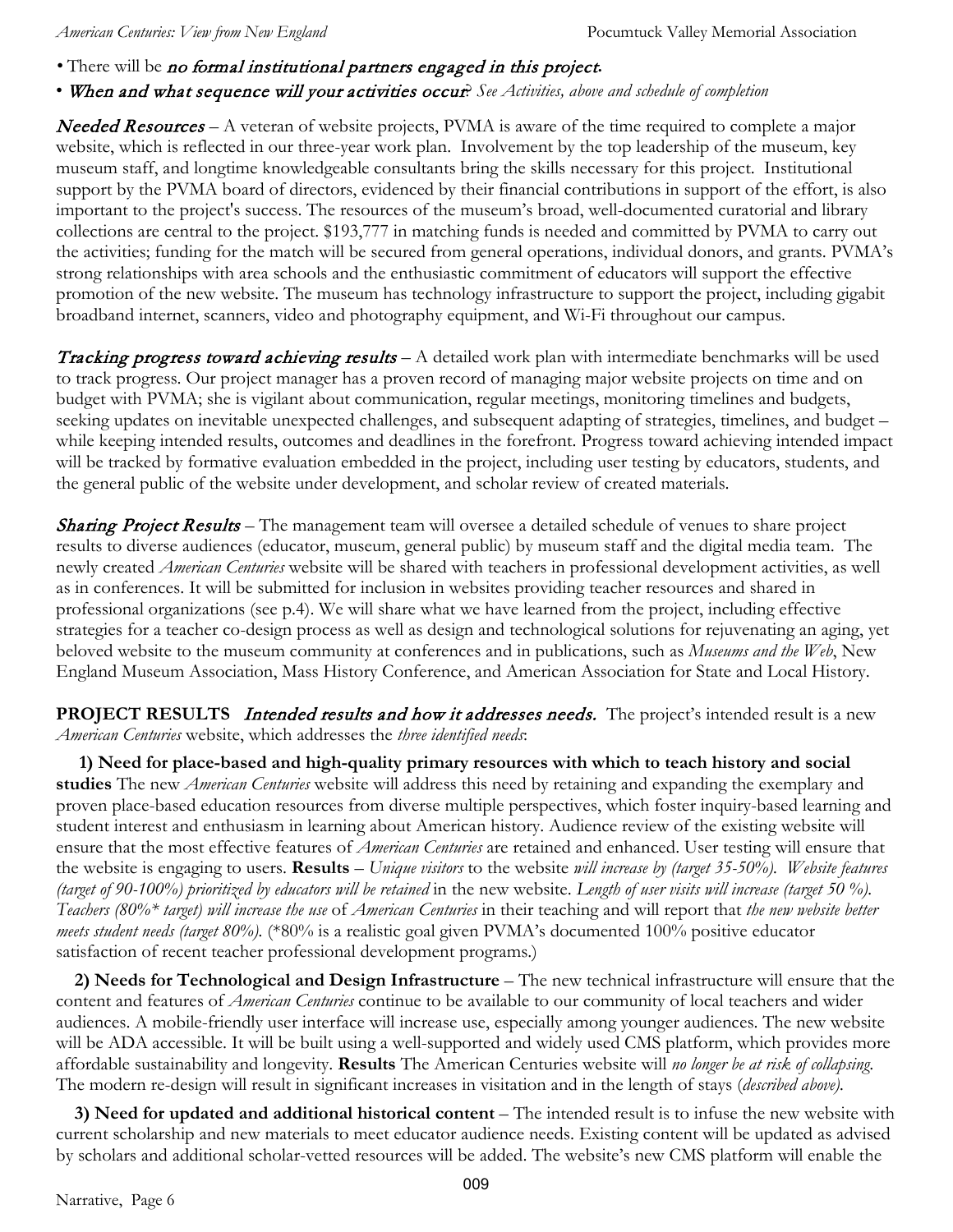museum to continue to meet teacher requests for content additions independently beyond the grant period. **Results –** Content revisions and additions will be made in all four sections of the current site; a total of 200-300 additions and revisions will be made in content areas important to our community. Area educators will plan to use new content in their teaching (**target 60%**) and we will see commensurate visitation of new content.

Changing Knowledge, Skills, Behaviors, and Attitudes – We expect a **35-50% increase in annual website** visitors by the end of the project, a change in audience behavior. Knowledge about and interest in American history will be enhanced in our audiences. Place-based and diverse histories increase students' interest in learning as they experience the relevance of American history to their lives*.* We aim for pre/post student user tests to show at least **50% increases in interest and knowledge**. Prior evaluations of the website document the website's impact on student engagement and knowledge (e.g. an 80% increase in student knowledge and interest in learning was documented in two schools using *American Centuries* resources in *a year-long* place-based teaching program). This project will retain this proven impact and will expand that impact through improved access by mobile platforms as well as new content. We anticipate similar increases in interest and knowledge in other audiences.

## Collecting and Reporting Data

 **Website Visitation Data** – Data tracking the number of visitors to the website will be generated using *Google Analytics*, reporting the pages visited and length of visits. Google Analytics will be reviewed monthly by our IT staff.

 **Educator Assessment and Usage Data –** Working with our professional evaluator, *Theresa Bruckerhoff, CRE,* we will collect data from educators regarding the website. The initial survey of 500 teachers at the outset of the project will collect data about teacher usage of the site in their classrooms and the extent to which the site meets student needs. Data will also be collected about technological challenges with the website, the most important website features to retain, and additional history content needed. A follow-up survey after the launch of the website will measure the extent to which the new *American Centuries* meets teacher needs in design, content, and features and whether they expect to use the new website in their classrooms.

 **New Historical Content Data –** Education staff will track the number of revisions and additions of website content, as well as the success in fulfilling teacher and scholar requests in identified priority areas.

 **Audience Interest in and Knowledge of History Data - User testing**, conducted by the web designer with students, teachers, and the general public will provide data about the new site's **effectiveness in engaging users to explore content** as the website is developed. We will also collect data on the website's efficacy on a variety of platforms (mobile, laptop, etc.) **Student user testing** will collect data that measures the website's impact on student interest and knowledge with pre/post testing. Ms. Bruckerhoff, evaluator, will create tools and train teacher advisors to collect this data when students test the alpha, beta, and final website in their classrooms. The evaluator will analyze data gathered to measure the impact of website resources on student knowledge and interest in learning.

The Tangible Product will be the new *American Centuries: View from New England* website, providing an engaging place-based learning resource with diverse perspectives, which will increase student interest and knowledge.

Sustainability – **Technology -** Our use of open-source tools and established web standards will ensure that the website and data remain accessible and operational. The new site will be built with a popular easy-to-use content management platform (WordPress) that can be expanded, revised, and maintained primarily by museum staff, resulting in *reduced costs* and less frequent need for outside consultants. The museum will maintain a budget line item for system administration and to consult with our digital media team as future features are added and as software updates are needed to ensure smooth integration and uninterrupted access. PVMA's internal IT consultant will monitor integration with other PVMA technological infrastructure. **Hosting Infrastructure –** The *American Centuries* website will be hosted at a professional cloud hosting service, which ensures regular software updates and maintenance. **Historic Content –** Staff will make updates and enhancements to content as needs are identified, using established protocols and templates for historic content delivery. **Teacher Usage** will be sustained by dissemination of the website in PVMA's work with area teachers and teacher training programs. **Audience appeal–**  The new content has timely appeal, for example, resources related to the Revolutionary period will be of high interest as the 250<sup>th</sup> anniversary is celebrated. PVMA's continued commitment to and expansion of resources shedding light on lesser-known histories will be of enduring interest to our community and educators.

Narrative, Page 7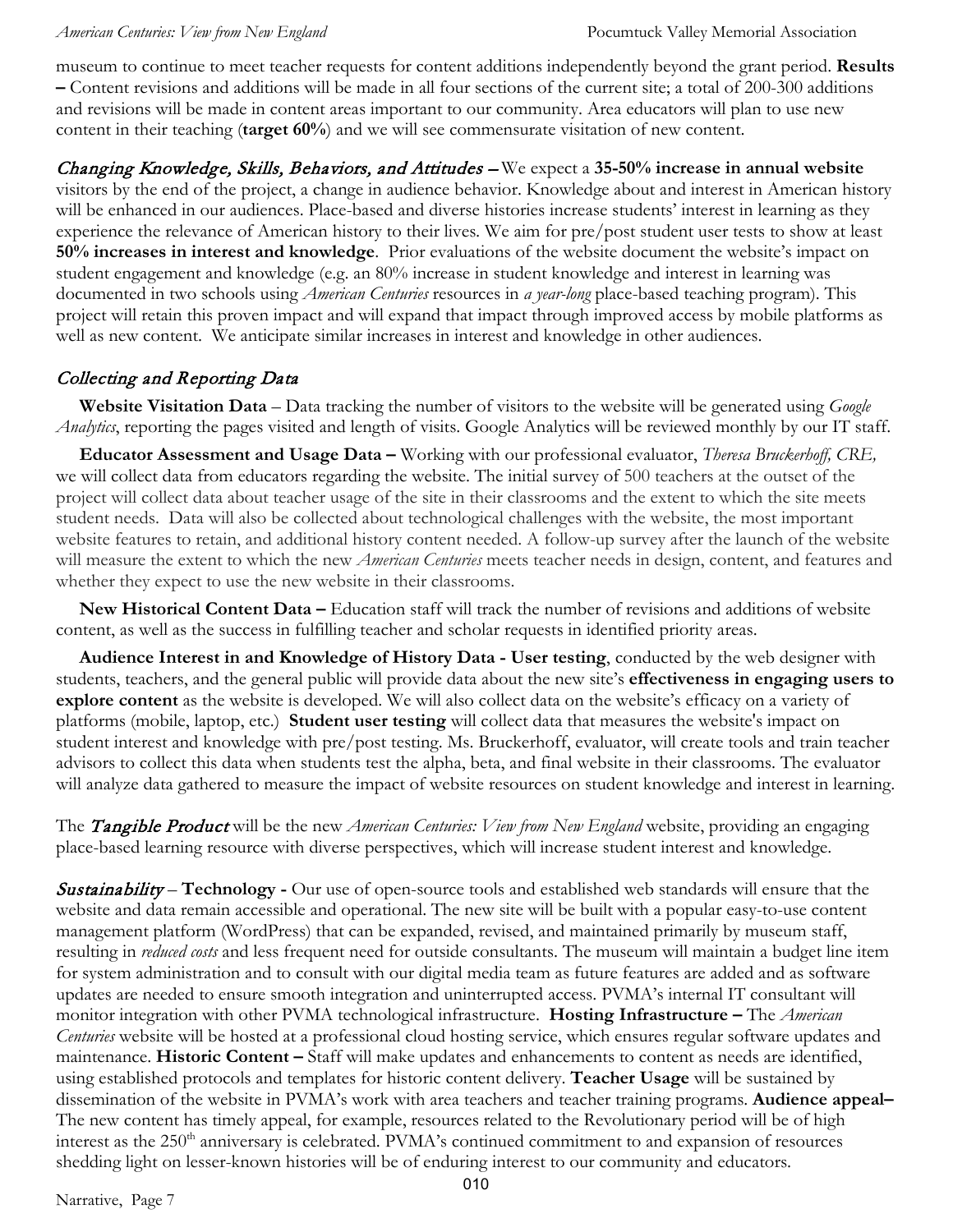|                | <b>Year 1 American Centuries</b>                                                   | personnel                                             |  |  |  | Month: Sep-21 Oct-21 Nov-21 Dec-21 Jan-22 Feb-22 Mar-22 Apr-22 May-22 Jun-22 Jul-22 Aug-22 |  |  |
|----------------|------------------------------------------------------------------------------------|-------------------------------------------------------|--|--|--|--------------------------------------------------------------------------------------------|--|--|
|                |                                                                                    |                                                       |  |  |  |                                                                                            |  |  |
| <b>Phase 1</b> | <b>Envisioning &amp; Audience Co-Design</b>                                        |                                                       |  |  |  |                                                                                            |  |  |
|                | ongoing team communication                                                         | project manager                                       |  |  |  |                                                                                            |  |  |
|                | Monthly management meetings                                                        | core team                                             |  |  |  |                                                                                            |  |  |
|                | Surveys to educators                                                               | Evaluator, core team                                  |  |  |  |                                                                                            |  |  |
|                | Audience input: gather feedback from all sources: surveys, site feedback           | proj mgr                                              |  |  |  |                                                                                            |  |  |
|                | 1st co-design workshop with educators                                              | PVMA staff, designer, educators                       |  |  |  |                                                                                            |  |  |
|                | notes, sketches, lists                                                             | proj mgr                                              |  |  |  |                                                                                            |  |  |
|                | tech evaluation of existing site                                                   | digital team                                          |  |  |  |                                                                                            |  |  |
|                | assets eval of existing site- sugestions for updating, improving                   | digital team                                          |  |  |  |                                                                                            |  |  |
|                | 2nd co-design workshop with educators                                              | PVMA staff, designer, educators                       |  |  |  |                                                                                            |  |  |
|                | notes, sketches, homework assignments                                              | proj mgr                                              |  |  |  |                                                                                            |  |  |
|                | document feature, functionality ideas, new additions                               | digital team, Digital human scholar                   |  |  |  |                                                                                            |  |  |
|                | review above                                                                       | all, including scholars                               |  |  |  |                                                                                            |  |  |
|                | revise/finalize documentation                                                      | digital team, proj mgr                                |  |  |  |                                                                                            |  |  |
|                | Library & collections research                                                     | Librarian, researcher, curator                        |  |  |  |                                                                                            |  |  |
|                | Scholar review of website content & review educator priorities                     |                                                       |  |  |  |                                                                                            |  |  |
|                | evaluate                                                                           | Evaluator, core team                                  |  |  |  |                                                                                            |  |  |
|                |                                                                                    |                                                       |  |  |  |                                                                                            |  |  |
| <b>Phase 2</b> | <b>Planning the website</b>                                                        |                                                       |  |  |  |                                                                                            |  |  |
|                | review & finalize technologies for webserver, content management/databases, search |                                                       |  |  |  |                                                                                            |  |  |
|                | Digital scholar consultation                                                       | digital scholar                                       |  |  |  |                                                                                            |  |  |
|                | rethink site architecture: content organization, navigation                        | digital team                                          |  |  |  |                                                                                            |  |  |
|                | research media solutions                                                           | media & digital team                                  |  |  |  |                                                                                            |  |  |
|                | inventory image, video, audio archive                                              | media & digital team                                  |  |  |  |                                                                                            |  |  |
|                | design new database structures, data organization                                  | digital team                                          |  |  |  |                                                                                            |  |  |
|                | develop first draft visual design                                                  | digital team                                          |  |  |  |                                                                                            |  |  |
|                | evalutate existing themes                                                          | digital team                                          |  |  |  |                                                                                            |  |  |
|                | create static look n feel mockups                                                  | digital team                                          |  |  |  |                                                                                            |  |  |
|                | mock up webpages to UI test features                                               | digital team                                          |  |  |  |                                                                                            |  |  |
|                | select methods/technologies to implement features/functionality                    | digital team                                          |  |  |  |                                                                                            |  |  |
|                | plan, test new image technology                                                    | media & digital team                                  |  |  |  |                                                                                            |  |  |
|                | user test mockups with target audiences                                            | core team                                             |  |  |  |                                                                                            |  |  |
|                | scholar/advisor review-revise current & create new content                         | educators, scholars, museum staff                     |  |  |  |                                                                                            |  |  |
|                | revise UI solutions based on user test findings and scholar review                 |                                                       |  |  |  |                                                                                            |  |  |
|                | plan image processing strategy                                                     | digital team                                          |  |  |  |                                                                                            |  |  |
|                | plan process for transferring data to new database                                 | digital team                                          |  |  |  |                                                                                            |  |  |
|                | plan production process for all media assets                                       | digital team                                          |  |  |  |                                                                                            |  |  |
|                |                                                                                    |                                                       |  |  |  |                                                                                            |  |  |
| Phase 3        | <b>Building New American Centuries Website</b>                                     |                                                       |  |  |  |                                                                                            |  |  |
|                | reprocess all images, video, audio                                                 | media & digital team                                  |  |  |  |                                                                                            |  |  |
|                | create the CMS server                                                              | digital team                                          |  |  |  |                                                                                            |  |  |
|                | create the image/media server                                                      | digital team                                          |  |  |  |                                                                                            |  |  |
|                | transfer data to new databases                                                     | digital team                                          |  |  |  |                                                                                            |  |  |
|                | test and refine content creation interface                                         | museum staff, digital team<br>museum staff, educators |  |  |  |                                                                                            |  |  |
|                | content grooming and additions                                                     |                                                       |  |  |  |                                                                                            |  |  |
|                | complete page templates<br>implement features/functionality                        | digital team<br>digital team                          |  |  |  |                                                                                            |  |  |
|                | complete and refine public-facing web pages                                        | digital team                                          |  |  |  |                                                                                            |  |  |
|                | user test of alpha site                                                            | core team                                             |  |  |  |                                                                                            |  |  |
|                | refine/revise based on user test results                                           | digital team                                          |  |  |  |                                                                                            |  |  |
|                | continue content additions                                                         | museum staff, educators                               |  |  |  |                                                                                            |  |  |
|                | refine/revise based on additional content                                          | digital team                                          |  |  |  |                                                                                            |  |  |
|                | beta site: content conherent and fully functional                                  | museum staff, digital team                            |  |  |  |                                                                                            |  |  |
|                | user test beta site                                                                | core team                                             |  |  |  |                                                                                            |  |  |
|                | scholar/advisor review                                                             | scholars, educators                                   |  |  |  |                                                                                            |  |  |
|                |                                                                                    |                                                       |  |  |  |                                                                                            |  |  |
|                | Phase 3 continues in Year 2                                                        |                                                       |  |  |  |                                                                                            |  |  |
|                |                                                                                    |                                                       |  |  |  |                                                                                            |  |  |
|                |                                                                                    |                                                       |  |  |  |                                                                                            |  |  |
|                |                                                                                    |                                                       |  |  |  |                                                                                            |  |  |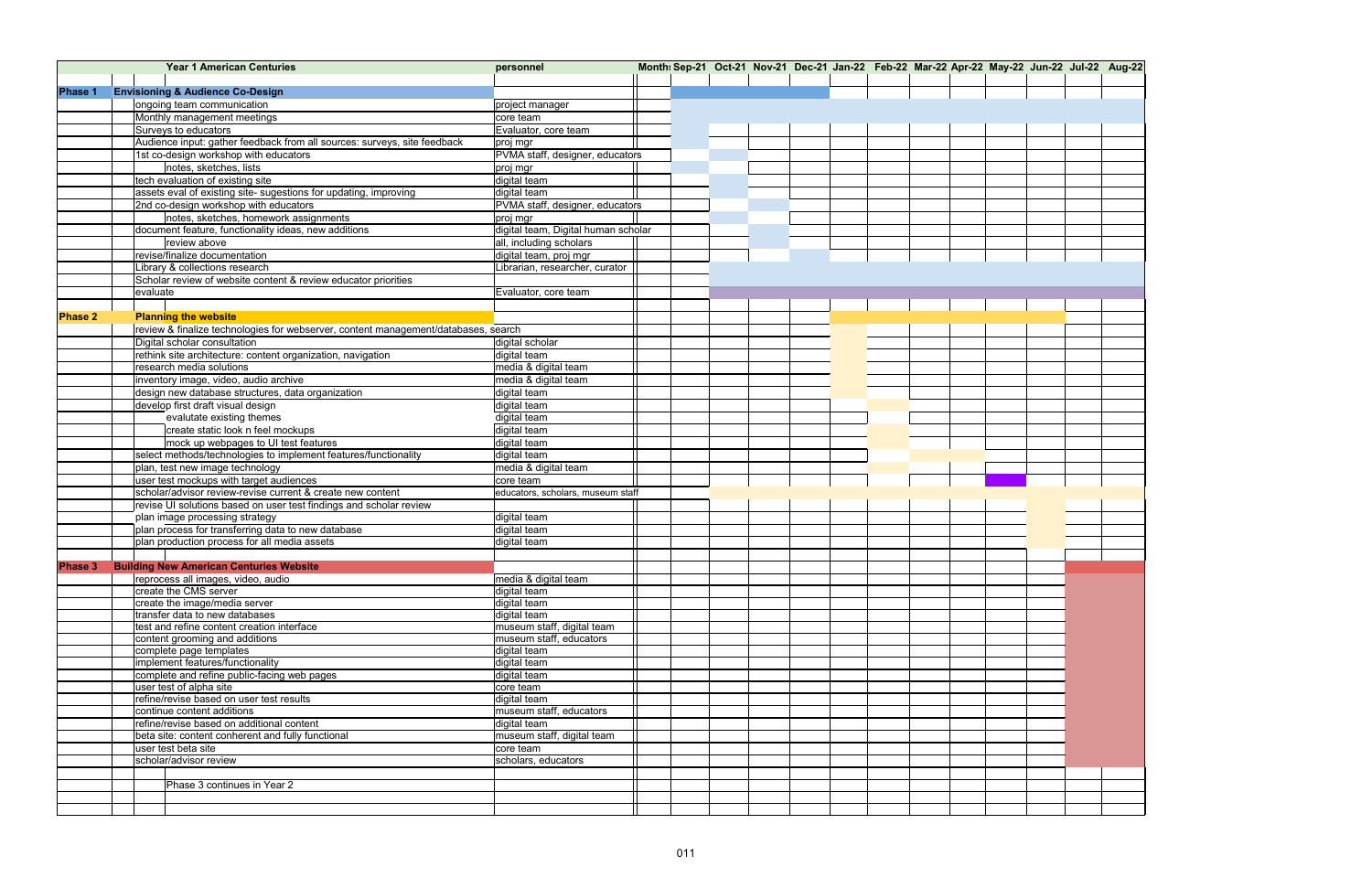|           | <b>Year 2 American Centuries</b>                       | personnel                          |  |  |  | I Month: Sep-22 Oct-22 Nov-22 Dec-22 Jan-23 Feb-23 Mar-23 | Apr-23 May-23 Jun-23 Jul-23 Aug-23 |  |  |
|-----------|--------------------------------------------------------|------------------------------------|--|--|--|-----------------------------------------------------------|------------------------------------|--|--|
|           |                                                        |                                    |  |  |  |                                                           |                                    |  |  |
|           | <b>Phase 3 Building New American Centuries Website</b> |                                    |  |  |  |                                                           |                                    |  |  |
| continued | ongoing team communication                             | project manager                    |  |  |  |                                                           |                                    |  |  |
|           | Monthly management meetings                            | core team                          |  |  |  |                                                           |                                    |  |  |
|           | reprocess all images, video, audio                     | media & digital team               |  |  |  |                                                           |                                    |  |  |
|           | create the CMS server                                  | digital team                       |  |  |  |                                                           |                                    |  |  |
|           | create the image/media server                          | digital team                       |  |  |  |                                                           |                                    |  |  |
|           | transfer data to new databases                         | digital team                       |  |  |  |                                                           |                                    |  |  |
|           | test and refine content creation interface             | museum staff, digital team         |  |  |  |                                                           |                                    |  |  |
|           | content grooming and additions                         | museum staff, educators            |  |  |  |                                                           |                                    |  |  |
|           | complete page templates                                | digital team                       |  |  |  |                                                           |                                    |  |  |
|           | implement features/functionality                       | digital team                       |  |  |  |                                                           |                                    |  |  |
|           | complete and refine public-facing web pages            | digital team                       |  |  |  |                                                           |                                    |  |  |
|           | user test of alpha site, including students            | core team                          |  |  |  |                                                           |                                    |  |  |
|           | refine/revise based on user test results               | digital team                       |  |  |  |                                                           |                                    |  |  |
|           | continue content additions                             | museum staff, educators            |  |  |  |                                                           |                                    |  |  |
|           | refine/revise based on additional content              | digital team                       |  |  |  |                                                           |                                    |  |  |
|           | beta site: content conherent & fully functional        | museum staff, digital team         |  |  |  |                                                           |                                    |  |  |
|           | user test of alpha site, including students            | core team                          |  |  |  |                                                           |                                    |  |  |
|           | content revisions                                      | <b>Scholars &amp; Museum staff</b> |  |  |  |                                                           |                                    |  |  |
|           | Library & collections research                         | Librarian, researcher, curator     |  |  |  |                                                           |                                    |  |  |
|           | Primary source transcriptions                          | <b>Transcribers</b>                |  |  |  |                                                           |                                    |  |  |
|           | Website available to the public                        | digital team                       |  |  |  |                                                           |                                    |  |  |
|           | scholar/advisor review                                 |                                    |  |  |  |                                                           |                                    |  |  |
|           | Consultation with evaluator                            | Evaluator, core team               |  |  |  |                                                           |                                    |  |  |
|           |                                                        |                                    |  |  |  |                                                           |                                    |  |  |
|           | <b>Phase 4 Expanding Historical Content</b>            |                                    |  |  |  |                                                           |                                    |  |  |
|           | written instructions & protocols                       | digital team                       |  |  |  |                                                           |                                    |  |  |
|           | Scholars & museum staff create new content             | Scholars & museum staff            |  |  |  |                                                           |                                    |  |  |
|           | coaching and training                                  | digital team/museum staff          |  |  |  |                                                           |                                    |  |  |
|           | Public programming                                     | <b>Piti Theatre</b>                |  |  |  |                                                           |                                    |  |  |
|           |                                                        |                                    |  |  |  |                                                           |                                    |  |  |
|           |                                                        |                                    |  |  |  |                                                           |                                    |  |  |
|           | Phase 4 continues in Year 3                            |                                    |  |  |  |                                                           |                                    |  |  |